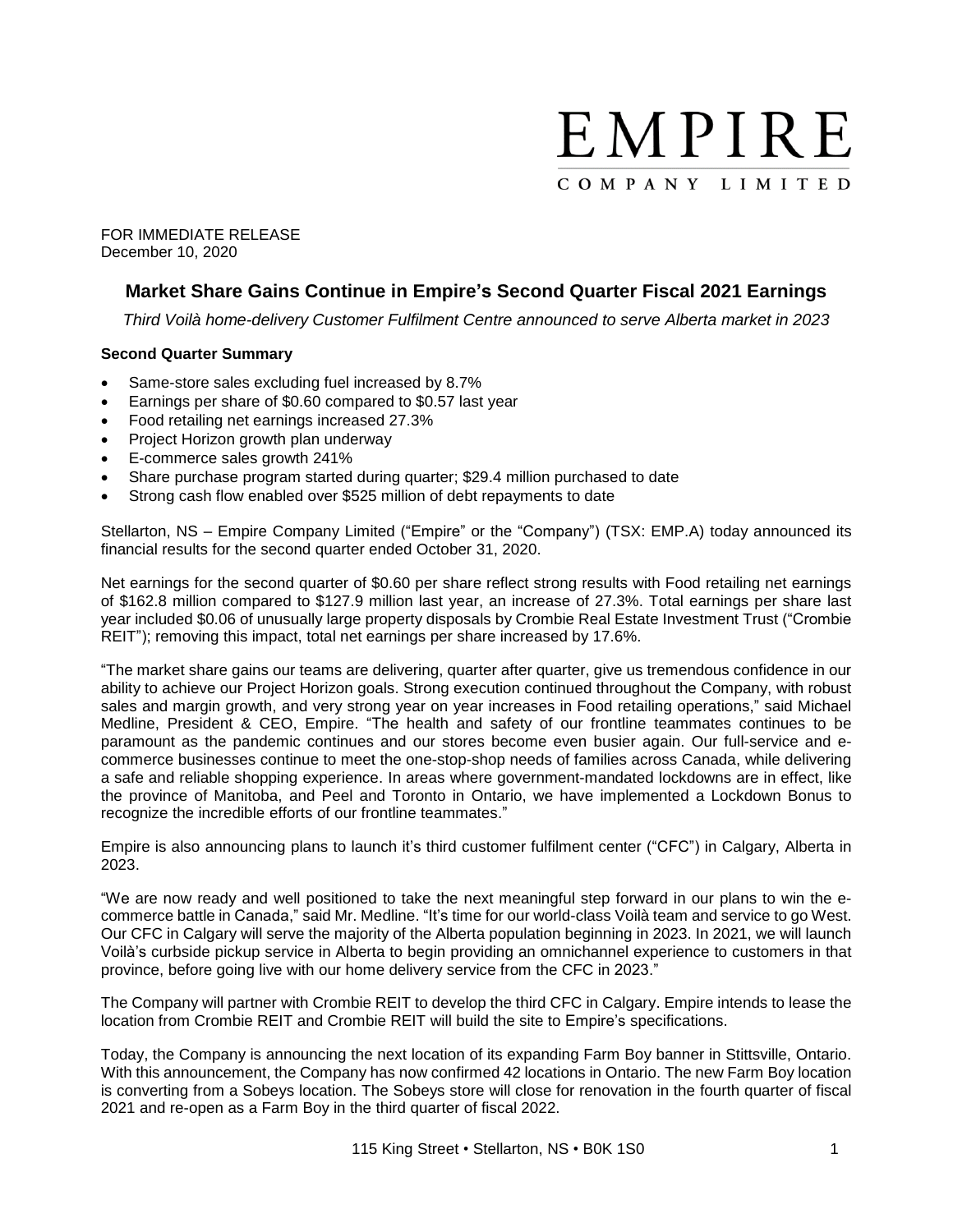# **CONSOLIDATED OPERATING RESULTS**

| (\$ in millions, except per         | 13 Weeks Ended |      |              |     |        |      | 26 Weeks Ended |    |              |     |         |
|-------------------------------------|----------------|------|--------------|-----|--------|------|----------------|----|--------------|-----|---------|
| share amounts)                      | Oct. 31, 2020  |      | Nov. 2. 2019 |     | Change |      | Oct. 31, 2020  |    | Nov. 2, 2019 |     | Change  |
| Sales                               | \$<br>6.975.4  | \$   | 6.436.5      | \$. | 538.9  | - \$ | 14,329.6       |    | 13.180.6     |     | 1.149.0 |
| Gross profit $(1)$                  | 1,751.1        |      | 1.595.7      |     | 155.4  |      | 3.599.7        |    | 3.256.1      |     | 343.6   |
| Operating income                    | 306.5          |      | 286.4        |     | 20.1   |      | 684.1          |    | 552.5        |     | 131.6   |
| EBITDA <sup>(1)</sup>               | 513.4          |      | 477.7        |     | 35.7   |      | 1,095.9        |    | 937.7        |     | 158.2   |
| Net earnings $(2)$                  | 161.4          |      | 154.6        |     | 6.8    |      | 353.3          |    | 285.2        |     | 68.1    |
|                                     |                |      |              |     |        |      |                |    |              |     |         |
| Diluted earnings per share          |                |      |              |     |        |      |                |    |              |     |         |
| $EPS^{(2)(3)}$                      | 0.60           | - \$ | 0.57         |     | 0.03   | - \$ | 1.31           | £. | 1.05         | \$. | 0.26    |
| Diluted weighted average number     |                |      |              |     |        |      |                |    |              |     |         |
| of shares outstanding (in millions) | 270.1          |      | 272.4        |     |        |      | 269.9          |    | 272.6        |     |         |
| Dividend per share                  | 0.13           | - \$ | 0.12         |     |        |      | 0.26           |    | 0.24         |     |         |

|                                         | 13 Weeks Ended |              | 26 Weeks Ended |              |
|-----------------------------------------|----------------|--------------|----------------|--------------|
|                                         | Oct. 31, 2020  | Nov. 2, 2019 | Oct. 31, 2020  | Nov. 2, 2019 |
| Gross margin <sup>(1)</sup>             | 25.1%          | 24.8%        | 25.1%          | 24.7%        |
| EBITDA margin $(1)$                     | 7.4%           | 7.4%         | 7.6%           | 7.1%         |
| Same-store sales $(1)$ growth           | 7.3%           | 1.2%         | 7.9%           | 1.5%         |
| Same-store sales growth, excluding fuel | 8.7%           | 2.0%         | 9.8%           | 2.2%         |
| Effective income tax rate               | 26.5%          | 26.0%        | 28.1%          | 26.2%        |

*(1) See "Non-GAAP Financial Measures & Financial Metrics" section of this News Release.*

*(2) Attributable to owners of the Company.*

*(3) Earnings per share ("EPS").*

Effective the first quarter of fiscal 2021 and for comparative purposes, adjusted operating income, adjusted EBITDA, adjusted net earnings and related metrics within this document have been removed due to their immaterial nature.

#### **COVID-19**

The novel coronavirus ("COVID-19" or "pandemic") began to impact the Company in February 2020 and has resulted in different levels of restrictions by government authorities and the encouragement for Canadians to practice public health measures such as staying at home, social distancing and wearing masks. This has continued to lead to increased safety protocols in stores and distribution centres, shifts in consumer demand and consumption, and volatile financial markets. The Company has taken a proactive approach throughout, mobilizing a cross-functional pandemic planning task force with a mandate to monitor, and effectively mitigate, risks posed to employees, customers and the business. Management's top priorities remain the health and safety of employees, customers and communities while maintaining a resilient supply chain to meet the needs of Canadians and supporting charitable organizations. The Company continues to invest in increased safety and sanitization products and procedures to ensure customers and employees are protected while shopping and working in stores. Management is closely monitoring the impact of the pandemic on food retail around the world and continues to learn from best practices.

Management anticipates that a percentage of the consumption that has shifted from restaurants and hospitality businesses to grocery stores will remain in grocery stores. The future impact of COVID-19 and government restrictions is uncertain and dependent on the duration, the spread and intensity of the virus, and ultimately, when a vaccine is widely accessible.

The pandemic has impacted how Canadians shop for food. Canadians are shopping less frequently and purchasing larger basket sizes. Many customers are gravitating to one-stop-shop grocery stores that meet all their household needs and to online grocery.

In Canada, online grocery sales have continued to grow, although at a slower pace than when COVID-19 began. The Company's e-commerce business experienced sales growth of 241% in the second quarter compared to the prior year.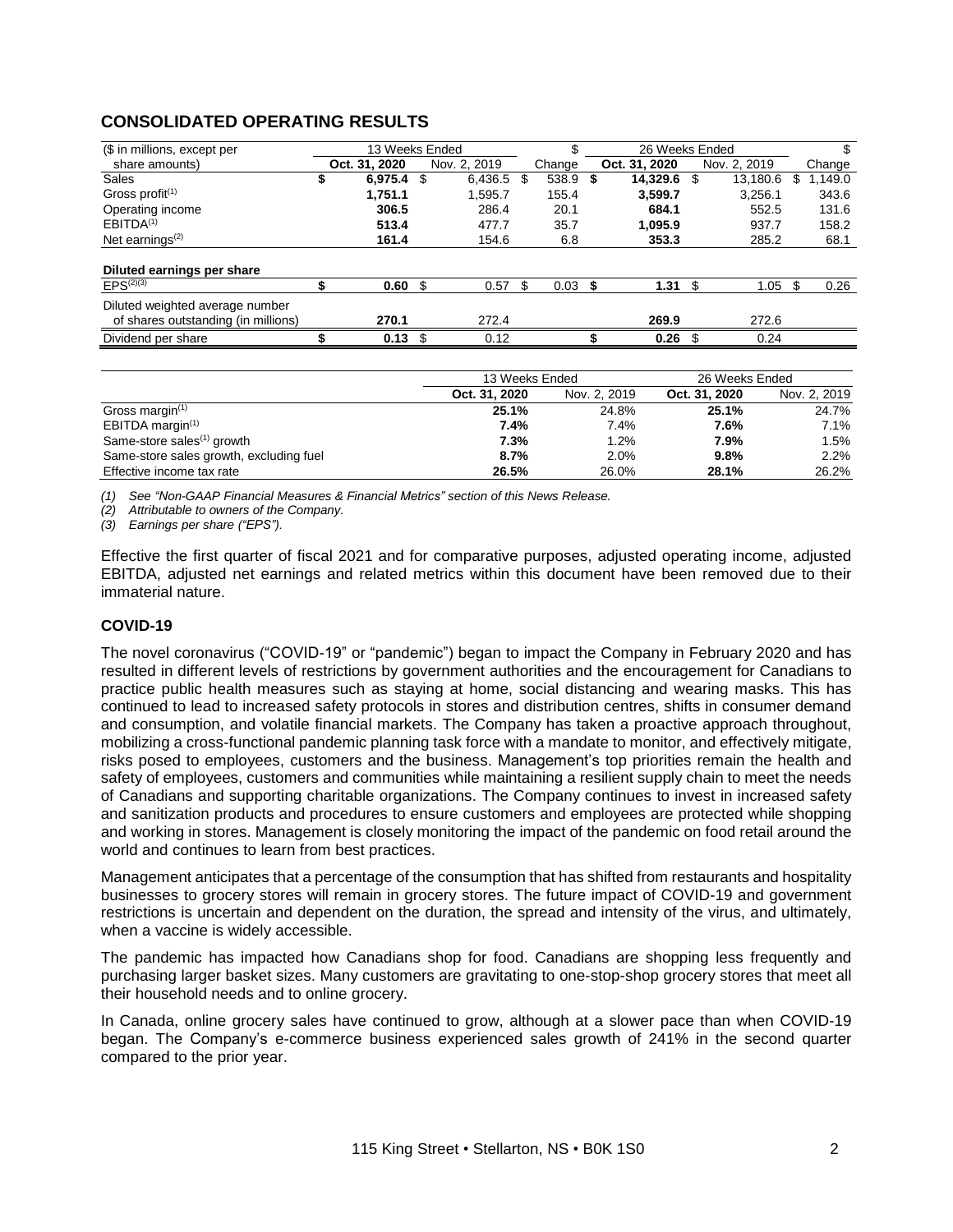As Canada and the world adapt and progress in these unprecedented times, it is too early to forecast sales in the medium term. Over the first five weeks of the third quarter, the Company's same-store sales growth, excluding fuel, has ranged from 8% to 13%, averaging 11%.

Subsequent to the end of the second quarter, the Manitoba and Ontario governments implemented new lockdown restrictions. The Company introduced a temporary Lockdown Bonus for frontline employees in stores and distribution centres in Manitoba and certain regions of Ontario. The Lockdown Bonus could also be introduced in additional geographies as government-mandated lockdowns are put in place. The cost of these bonuses will be dependent on how long the lockdowns last and how many regions are impacted. The Company estimates the cost for Manitoba and Ontario combined could be up to \$5 million per quarter, assuming the current lockdowns continue for the entire quarter.

During the second quarter, the cost of maintaining sanitization and safety measures increased selling and administrative expenses by approximately \$14 million. Including the Lockdown Bonus, it is expected that the Company will continue to incur approximately \$15 million to \$20 million in selling and administrative expenses per quarter related to the increased cost of maintaining sanitization and safety measures, lockdown bonuses and other COVID-19 related costs.

## **Sales**

Sales for the quarter ended October 31, 2020 increased by 8.4% primarily driven by the impact of COVID-19 and market share gains in the Food retailing segment and the expansion of FreshCo in Western Canada. These increases were partially offset by lower fuel sales as a result of COVID-19 and temporary store closures in Western Canada pending conversion to FreshCo.

## **Gross Profit**

Gross profit for the quarter ended October 31, 2020 increased by 9.7% primarily as a result of increases in sales and sales mix between banners. These increases were partially offset by temporary store closures in Western Canada pending their conversion to FreshCo.

Gross margin for the second quarter increased to 25.1% from 24.8% last year. The increase was primarily a result of the effect of sales mix changes between banners.

## **Operating Income**

For the quarter ended October 31, 2020, operating income increased mainly due to improved earnings from the Food retailing segment as a result of higher sales driven by the impact of COVID-19 and higher margins, partially offset by higher selling and administrative expenses. Selling and administrative expenses increased primarily as a result of higher store, distribution centre and backstage teammate compensation accruals, increased costs for Voilà, COVID-19 related costs, higher labour costs, net expense associated with the closure and conversion of stores as part of the ongoing expansion of the FreshCo discount format into Western Canada and an increase in right-of-use asset depreciation expense. The higher labour costs are to support the higher level of sales volume.

Operating income from the Investments and other operations segment for the quarter decreased primarily as a result of reduced equity earnings from Crombie REIT as discussed in the "Investments and Other Operations" section.

## **EBITDA**

For the quarter ended October 31, 2020, EBITDA increased to \$513.4 million from \$477.7 million in the prior year mainly as a result of the same factors affecting operating income. EBITDA margin of 7.4% was consistent with the prior year.

#### **Income Taxes**

The effective income tax rate for the second quarter ended October 31, 2020 was 26.5% compared to 26.0% last year. The effective rate in the current quarter is in line with the statutory rate. The effective rate in the prior year was lower than the statutory rate due to a decrease in previously unrecognized tax benefits and tax provision adjustments.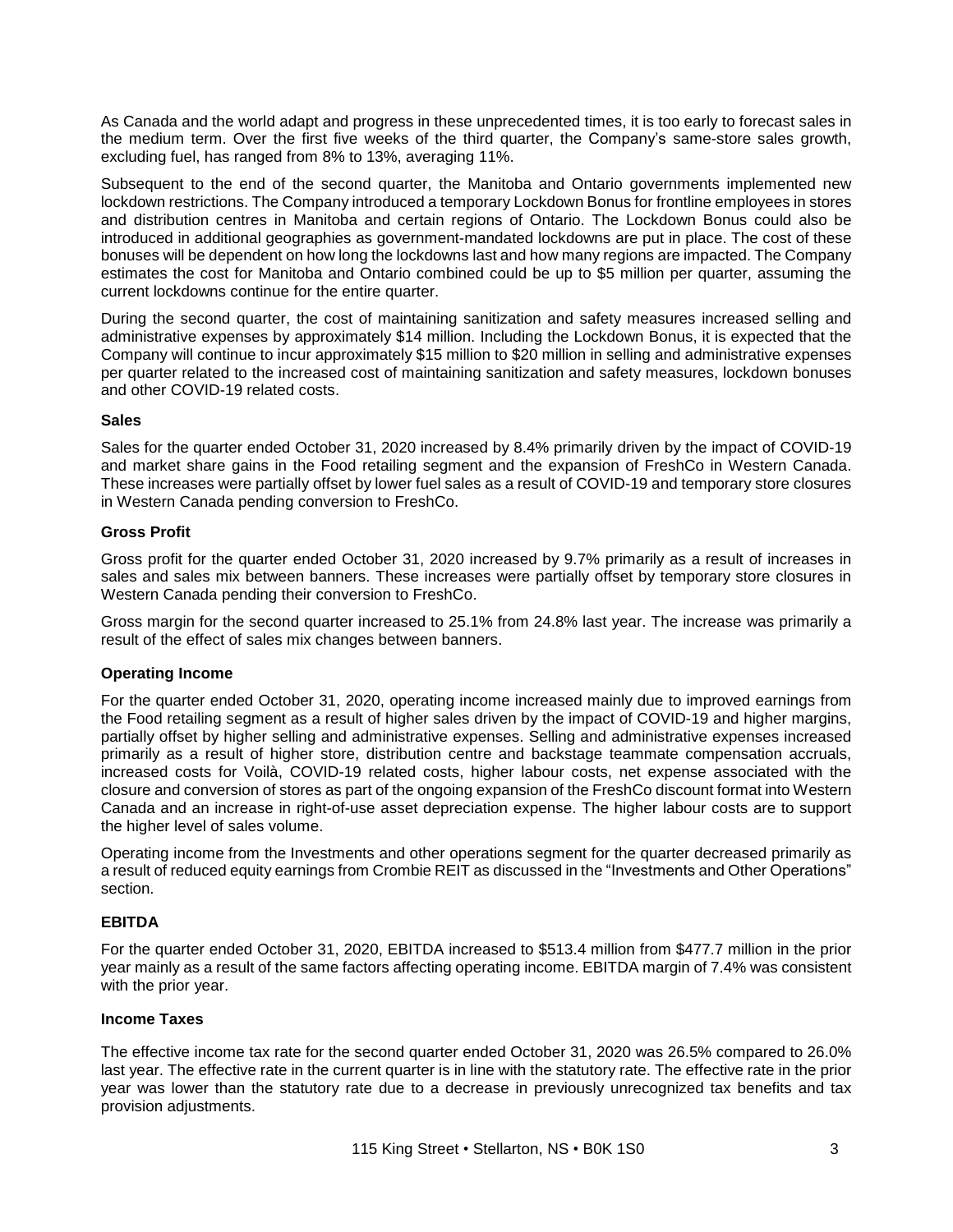## **Net Earnings**

|                                            | 13 Weeks Ended |               |  |              |  | 26 Weeks Ended |  |              |
|--------------------------------------------|----------------|---------------|--|--------------|--|----------------|--|--------------|
| (\$ in millions, except per share amounts) |                | Oct. 31, 2020 |  | Nov. 2, 2019 |  | Oct. 31, 2020  |  | Nov. 2, 2019 |
| Net earnings <sup>(1)</sup>                |                | 161.4         |  | $154.6$ \$   |  | 353.3          |  | 285.2        |
| EPS (fully diluted)                        |                | 0.60          |  | 0.57         |  | 1.31           |  | 1.05         |
| Diluted weighted average number of         |                |               |  |              |  |                |  |              |
| shares outstanding (in millions)           |                | 270.1         |  | 272.4        |  | 269.9          |  | 272.6        |

*(1) Attributable to owners of the Company.*

#### **Capital Expenditures**

The Company invested \$120.7 million in capital expenditures<sup>(1)</sup> for the quarter ended October 31, 2020 (November 2, 2019 – \$150.4 million) including renovations, construction of new stores, construction of an ecommerce fulfilment centre and construction of FreshCo locations in Western Canada. In fiscal 2021, capital spending is expected to be between \$650 million and \$675 million with approximately half of this investment allocated to renovations and new stores.

(1) Capital expenditures are calculated on an accrual basis and includes acquisitions of property, equipment and investment properties, *and additions to intangibles.*

#### **Free Cash Flow**

|                  |                                                         | 13 Weeks Ended |              | 26 Weeks Ended |               |
|------------------|---------------------------------------------------------|----------------|--------------|----------------|---------------|
| (\$ in millions) |                                                         | Oct. 31, 2020  | Nov. 2, 2019 | Oct. 31, 2020  | Nov. 2, 2019  |
|                  | Cash flows from operating activities                    | $318.8$ \$     | $316.0$ \$   | 718.2          | 721.3<br>- \$ |
| Add:             | proceeds on disposal of assets <sup>(1)</sup> and lease |                |              |                |               |
|                  | terminations                                            | 16.5           | 40.6         | 40.0           | 80.8          |
| Less:            | payments of lease liabilities, net of payments          |                |              |                |               |
|                  | received for finance subleases                          | (100.7)        | (131.9)      | (233.1)        | (261.8)       |
|                  | Less: acquisitions of property, equipment, investment   |                |              |                |               |
|                  | property and intangibles                                | (159.4)        | (196.0)      | (304.8)        | (287.4)       |
|                  | Free cash flow $(2)$                                    | 75.2           | 28.7         | 220.3          | 252.9         |

*(1) Proceeds on disposal of assets include property, equipment and investment property.*

*(2) See "Non-GAAP Financial Measures & Financial Metrics" section of this News Release.*

Free cash flow increased for the quarter ended October 31, 2020 primarily as a result of a decrease in capital investments and the timing of rent payments due to the reporting quarter end date, partially offset by a decrease in proceeds on disposal of assets.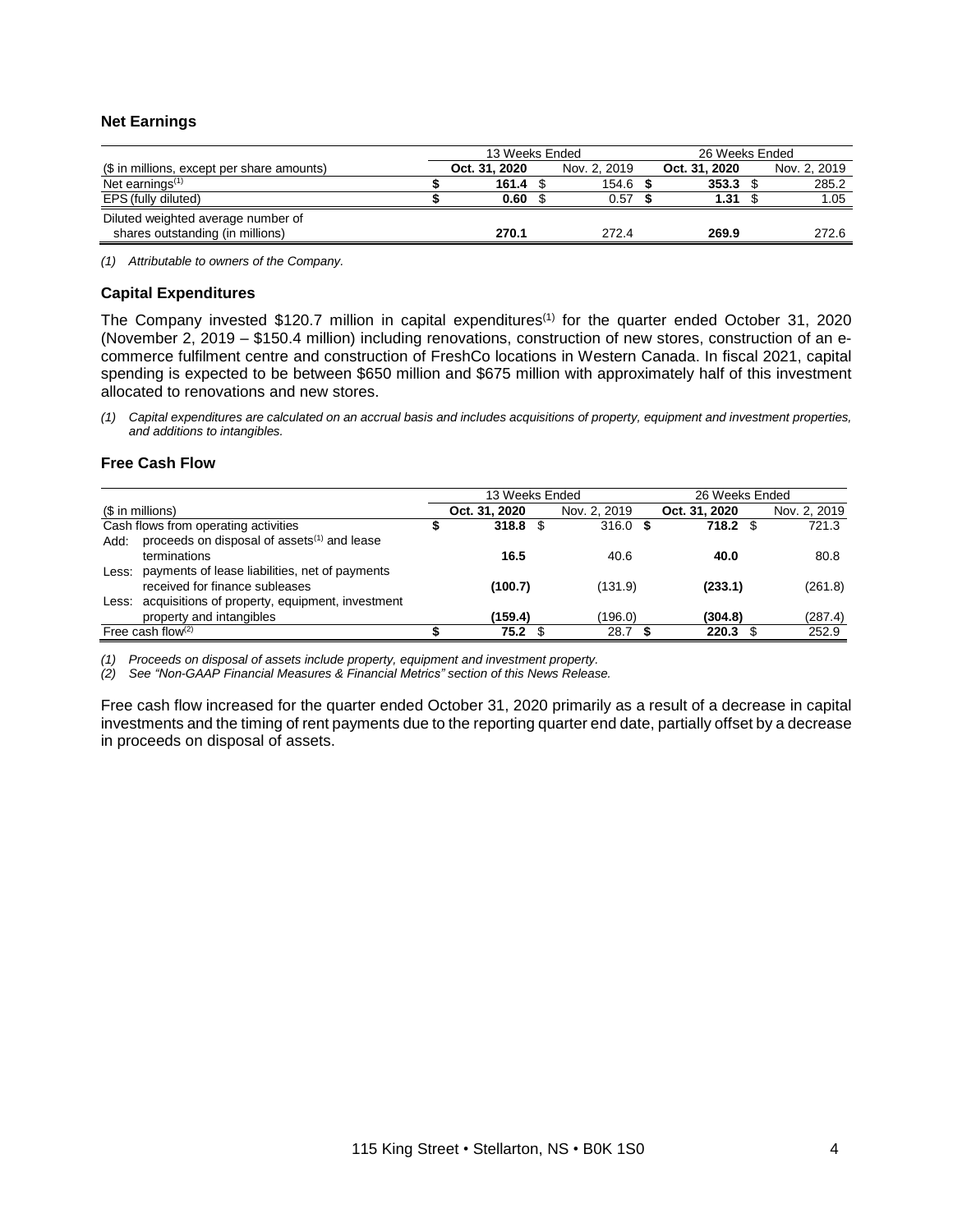# **FINANCIAL PERFORMANCE BY SEGMENT**

# **Food Retailing**

| 13 Weeks Ended     |  |               |  |              | 26 Weeks Ended |               |              |         |
|--------------------|--|---------------|--|--------------|----------------|---------------|--------------|---------|
| (\$ in millions)   |  | Oct. 31, 2020 |  | Nov. 2. 2019 | Change         | Oct. 31, 2020 | Nov. 2, 2019 | Change  |
| Sales              |  | 6.975.4       |  | 6.436.5      | 538.9          | 14.329.6 \$   | 13.180.6     | 1.149.0 |
| Gross profit       |  | 1.751.1       |  | 1,595.7      | 155.4          | 3.599.7       | 3.256.1      | 343.6   |
| Operating income   |  | 299.2         |  | 251.8        | 47.4           | 671.1         | 506.2        | 164.9   |
| <b>EBITDA</b>      |  | 506.2         |  | 443.2        | 63.0           | 1.082.8       | 891.3        | 191.5   |
| Net earnings $(1)$ |  | 162.8         |  | 127.9        | 34.9           | 352.1         | 250.1        | 102.0   |

*(1) Attributable to owners of the Company.*

#### **Investments and Other Operations**

|                          | 13 Weeks Ended |                  |                   |  | 26 Weeks Ended |  |               |  |               |  |        |
|--------------------------|----------------|------------------|-------------------|--|----------------|--|---------------|--|---------------|--|--------|
| (\$ in millions)         |                | Oct. 31, 2020    | Nov. 2, 2019      |  | Change         |  | Oct. 31, 2020 |  | Nov. 2, 2019  |  | Change |
| Crombie REIT             |                | 6.9 <sup>5</sup> | 24.3 <sup>5</sup> |  | (17.4)         |  | 11.8          |  | 37.5          |  | (25.7) |
| Genstar                  |                | 2.6              | 6.1               |  | (3.5)          |  | 5.2           |  | 7.3           |  | (2.1)  |
| Other operations, net of |                |                  |                   |  |                |  |               |  |               |  |        |
| corporate expenses       |                | (2.2)            | 4.2               |  | (6.4)          |  | (4.0)         |  | $1.5^{\circ}$ |  | (5.5)  |
|                          |                | 7.3              | 34.6              |  | (27.3)         |  | 13.0          |  | 46.3          |  | (33.3) |

For the quarter ended October 31, 2020, income from Investments and other operations decreased principally due to a sale in the prior year of a 15-property portfolio by Crombie REIT that contributed an additional \$15.1 million to the Company's equity earnings and a \$6.9 million deferred gain recognition, and lower operating property income in the current year. The \$6.9 million deferred gain recognition was included in other operations, net of corporate expenses.

## **CONSOLIDATED FINANCIAL CONDITION**

| (\$ in millions, except per share and ratio calculations) | Oct. 31, 2020 |   | May 2, 2020  |      | Nov. 2, 2019 <sup>(1)</sup> |
|-----------------------------------------------------------|---------------|---|--------------|------|-----------------------------|
| Shareholders' equity, net of non-controlling interest     | 4.196.5       |   | $3,924.6$ \$ |      | 3,726.2                     |
| Book value per common share <sup>(2)</sup>                | 15.60         |   | 14.51        | - \$ | 13.73                       |
| Long-term debt, including current portion                 | 1,341.3       | S | $1,675.2$ \$ |      | 1,752.1                     |
| Long-term lease liabilities, including current portion    | 5.431.1       | S | $5,266.2$ \$ |      | 4,993.4                     |
| Net funded debt to net total capital <sup>(2)</sup>       | 58.9%         |   | 60.2%        |      | 63.0%                       |
| Funded debt to $EBITDA(2)(3)$                             | 3.3x          |   | 3.7x         |      | 4.6x                        |
| EBITDA to interest expense <sup>(2)(4)</sup>              | 7.4x          |   | 6.8x         |      | 7.8x                        |
| Trailing four-quarter EBITDA                              | 2.050.6       |   | $1.892.4$ \$ |      | 1,452.4                     |
| Trailing four-quarter interest expense                    | 276.4         |   | 279.3 \$     |      | 185.7                       |
| Current assets to current liabilities                     | 0.9x          |   | 0.8x         |      | 0.9x                        |
| Total assets                                              | 14.567.0      |   | 14.632.9 \$  |      | 13,777.7                    |
| Total non-current financial liabilities                   | 6.705.4       |   | $6.559.0$ \$ |      | 6.981.9                     |

(1) Trailing four-quarter EBITDA and interest expense are impacted by the adoption of IFRS 16, "Leases" in the first quarter of fiscal *2020.*

*(2) See "Non-GAAP Financial Measures & Financial Metrics" section of this News Release.*

*(3) Calculation uses trailing four-quarter EBITDA.*

*(4) Calculation uses trailing four-quarter EBITDA and interest expense.*

During the quarter, Standard & Poor's ("S&P") upgraded Sobeys Inc.'s ("Sobeys") credit rating from BB+ with a positive outlook to BBB- with a stable outlook. Dominion Bond Rating Service ("DBRS") confirmed Sobeys' rating at BBB (low) with a stable trend. Sobeys has an investment grade credit rating from both its rating agencies. The following table shows Sobeys' credit ratings as at December 9, 2020:

| Rating<br>Agency | <b>Credit Rating (Issuer rating)</b> | Trend/Outlook |
|------------------|--------------------------------------|---------------|
| <b>DBRS</b>      | BBB (low)                            | Stable        |
| S&P              | BBB-                                 | Stable        |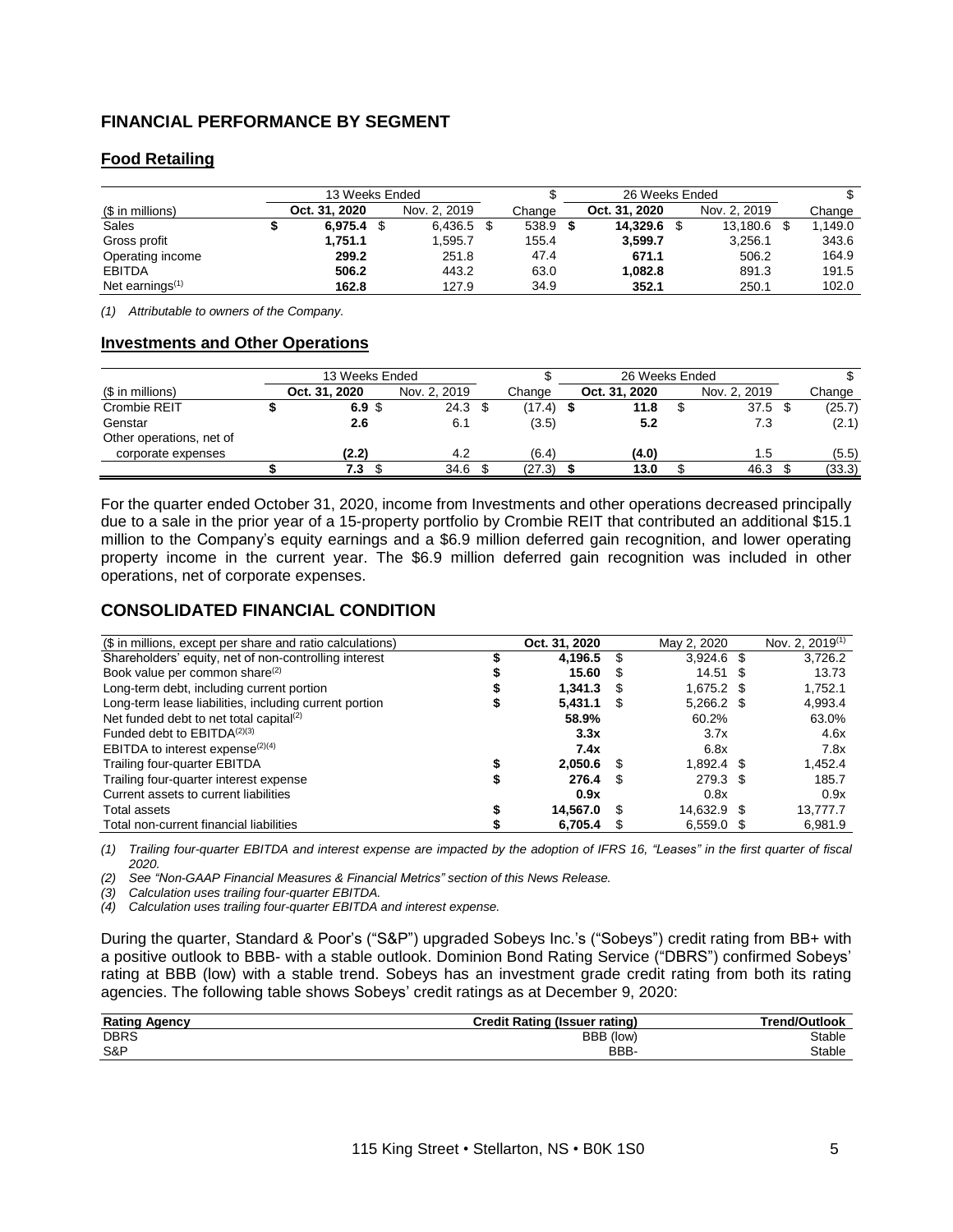The Company has a \$250.0 million senior, unsecured revolving term credit facility with a maturity date of November 4, 2022. As of October 31, 2020, the outstanding amount of the credit facility was \$55.1 million (2020 – \$18.8 million). Interest payable on this facility fluctuates with changes in the Canadian prime rate or bankers' acceptance rates.

Sobeys has a \$650.0 million senior, unsecured revolving term credit facility with a maturity date of November 4, 2022. As of October 31, 2020, the outstanding amount of the facility was \$ nil (2020 – \$ nil) and Sobeys has issued \$88.6 million in letters of credit against the facility (2020 – \$76.3 million). Interest payable on this facility fluctuates with changes in the Canadian prime rate or bankers' acceptance rates.

On June 2, 2017, Sobeys established a senior, unsecured non-revolving credit facility for \$500.0 million. Interest payable on this facility fluctuates with changes in the Canadian prime rate or bankers' acceptance rates. During the quarter, this facility, originally scheduled to mature on November 4, 2020, was fully repaid.

On December 5, 2018, Sobeys established a senior, unsecured non-revolving credit facility for \$400.0 million. Interest payable on this facility fluctuates with changes in the Canadian prime rate or bankers' acceptance rates. The facility was fully utilized on December 10, 2018, with the proceeds used to fund part of the Farm Boy acquisition. As of October 31, 2020, \$200.0 million had been repaid on this facility. Subsequent to the end of the quarter, on November 6, 2020, the Company fully repaid the remaining \$200.0 million on this facility.

# **STRATEGIC FOCUS**

In the first quarter of fiscal 2021, the Company launched its new three-year strategy, Project Horizon, a growth plan focused on core business expansion and e-commerce acceleration. The Company is targeting an incremental \$500 million in annualized EBITDA and an improvement in EBITDA margin of 100 basis points by fiscal 2023 by (i) growing market share and (ii) building on cost and margin discipline.

## **Growth in Market Share**

Growth in market share is expected from supporting and investing further in the store network, improving store productivity, scaling up grocery e-commerce, growing the private label portfolio, continuing the Western discount business expansion, and increasing the Farm Boy footprint in Ontario.

#### **Building on Cost and Margin Discipline**

The Company has significantly improved its efficiency and cost competitiveness over the past three years through Project Sunrise. Further opportunity still remains to remove non-value added costs and optimize margins.

For further detail on Project Horizon, please see Empire's Management's Discussion and Analysis ("MD&A") for the second quarter ended October 31, 2020.

## **BUSINESS UPDATE**

#### **Farm Boy**

The acquisition of Farm Boy on December 10, 2018 added 26 locations to the store network throughout Ontario with the Company planning to double the store count in five years from the acquisition date, mainly in the Greater Toronto Area ("GTA"). During the quarter, the Company opened three locations: two conversions and one new site. Today, the Company announced the conversion of an existing Sobeys store to the Farm Boy banner and a closure of a nearby Farm Boy site. The existing Farm Boy site will close the day prior to the new store opening. Since the acquisition, Farm Boy has added eight new stores to its Ontario network.

The Company now has 42 confirmed locations in Ontario:

- 34 Farm Boy stores currently open and operating as at December 9, 2020
- 8 Farm Boy stores to open in calendar 2021, net of one closure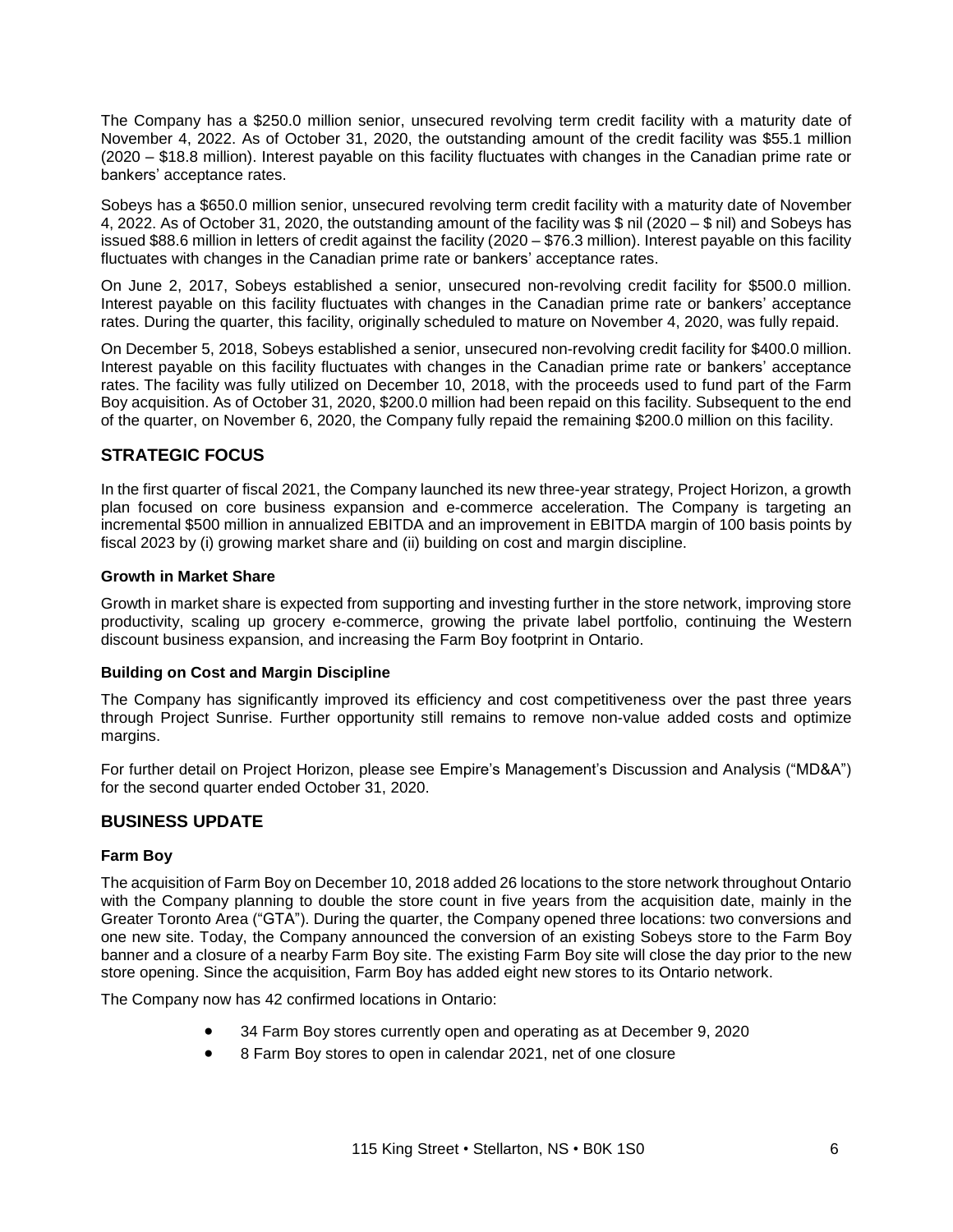# **FreshCo**

In fiscal 2018, Sobeys announced plans to expand its discount format to Western Canada and expects to convert up to 25% of its 255 Safeway and Sobeys full-service format stores in Western Canada to its FreshCo discount format. The Company has now confirmed 30 of approximately 65 locations in Western Canada and is on track to open 10 to 15 FreshCo stores in fiscal 2021.

Of the 30 confirmed FreshCo locations:

- 22 stores currently open and operating at December 9, 2020:
	- o 16 in British Columbia
	- o 4 in Saskatchewan
	- o 2 in Manitoba
- 6 stores expected to open in fiscal 2021:
	- o 4 in Manitoba
	- o 2 in Alberta
- 2 stores expected to open in fiscal 2022:
	- o 1 in Alberta
	- o 1 in Saskatchewan

In the second quarter ended October 31, 2020, the Company expensed \$2.8 million (2020 – \$ nil) in store closure and conversion costs related to Farm Boy and FreshCo conversions.

Due to revised estimates related to store closures and conversions, \$0.4 million was reversed during the quarter (2020 – \$9.8 million). As a result, the net expense (recovery) included in selling and administrative expenses in the second quarter of fiscal 2021 was \$2.4 million (2020 – (\$9.8 million)).

## **Ratification of New Collective Bargaining Agreement in Alberta**

During the first quarter, the Company announced the ratification of a new Collective Bargaining Agreement ("CBA") for Alberta Safeway stores with UFCW 401, the Union representing the majority of Safeway teammates in Alberta. The five-year CBA is competitive within the Alberta market, now placing the Company on a level playing field and providing flexibility and stability to better manage operational and labour costs in the province. The CBA also provides a pathway to advance the Company's plans to expand the FreshCo discount banner in Alberta.

The CBA included a one-time retroactive lump sum payment to Safeway Alberta teammates for hours worked over the past three years. The cost of the one-time lump sum payment was estimated to be approximately \$15.6 million pre-tax and was charged to operating earnings during the first quarter. During the second quarter, \$0.8 million was reversed due to revised estimates. The one-time retroactive lump sum payment associated with this CBA was fully paid in the second quarter.

#### **Voilà**

On June 22, 2020, the Company introduced the future of online grocery home delivery to the GTA through the Company's newest e-commerce platform, *Voilà by Sobeys*. Voilà is powered by Ocado Group plc's ("Ocado") industry-leading technology and fills orders through its automated CFC in Vaughan, Ontario. Robots assemble orders efficiently and safely, resulting in minimal product handling, while Voilà teammates safely deliver orders directly to the customer's home.

The Vaughan CFC has recently extended its service area to include Barrie and Guelph, already servicing the GTA and Hamilton area. Customers currently choose from a selection of approximately 16,500 products and the Company continues to add products daily. The business is operating to expectations, with strong on time delivery, fulfilment, and customer satisfaction and retention results. Sales are consistently increasing every week since the launch.

Construction of Voilà's second CFC in Montreal was delayed due to a temporary shutdown of non-essential construction in Quebec due to COVID-19. Construction has resumed and the CFC is expected to be ready to deliver to customers in early 2022. This second CFC will support the launch of *Voilà par IGA* which will serve major cities in Quebec and Ottawa, Ontario.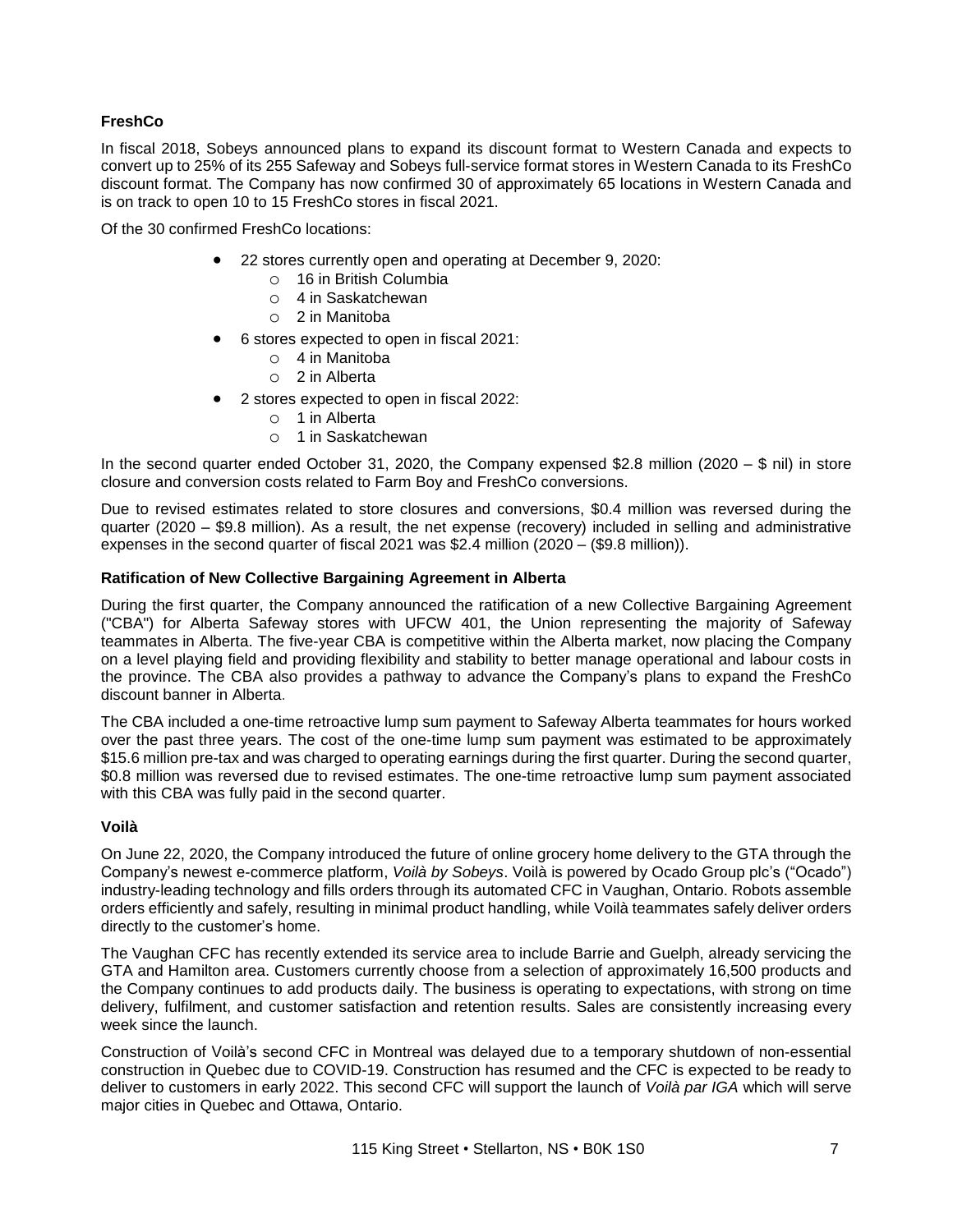The Company is accelerating its plans for the remaining two Voilà e-commerce CFCs – for a total of four CFCs across Canada. The third CFC will be located in Calgary, Alberta which will service the majority of Alberta. It is expected to deliver to customers in 2023. With only four CFCs, the Company will be able to serve approximately 75% of Canadian households representing approximately 90% of Canadians' spend.

On September 15, 2020, the Company launched Voilà Curbside Pickup service at three store locations in Nova Scotia and plans to expand to hundreds of stores across the country over the next few years. The store pick solution is powered by Ocado's technology. Responding to the growth in Canada's online grocery market, the Company accelerated its e-commerce strategy to be able to reach even more Canadians sooner. The store pick solution will serve customers in areas where future CFCs will not deliver or are not yet built.

Voilà had a \$0.05 and \$0.10 dilutive impact after tax on earnings per share in the second quarter and year-todate, respectively (2020 – \$0.01 and \$0.02) and is expected to have a dilutive effect of approximately \$0.20 after tax for all of fiscal 2021 (2020 – \$0.04).

## **DIVIDEND DECLARATION**

The Board of Directors declared a quarterly dividend of \$0.13 per share on both the Non-Voting Class A shares ("Class A shares") and the Class B common shares that will be payable on January 29, 2021 to shareholders of record on January 15, 2021. These dividends are eligible dividends as defined for the purposes of the Income Tax Act (Canada) and applicable provincial legislation.

## **NORMAL COURSE ISSUER BID ("NCIB")**

On June 27, 2019, the Company filed a notice of intent with the Toronto Stock Exchange ("TSX") to purchase for cancellation up to 3.5 million Class A shares representing approximately 2.0% of shares outstanding. As of May 2, 2020, the Company purchased for cancellation 2,997,583 Class A shares at an average price of \$33.36 for a total consideration of \$100.0 million.

On June 18, 2020, the Company renewed its NCIB by filing a notice of intention with the TSX to purchase for cancellation up to 5.0 million Class A shares representing approximately 3.0% of the Class A shares outstanding. The purchase will be made through the facilities of the TSX and/or any alternative trading systems to the extent they are eligible. The price that Empire will pay for any such shares will be the market price at the time of acquisition.

During the second quarter of fiscal 2021, the Company purchased for cancellation 55,500 Class A shares (2020 – 930,454) at an average price of \$37.47 per share (2020 – \$35.49) for a total consideration of \$2.1 million (2020 – \$33.1 million). Including purchases made subsequent to the end of the quarter, as at December 8, 2020, the Company has purchased 810,817 (December 10, 2019 – 1,769,184) Class A shares at an average price of \$36.29 (December 10, 2019 – \$35.03) for a total consideration of \$29.4 million (December 10, 2019 – \$62.0 million).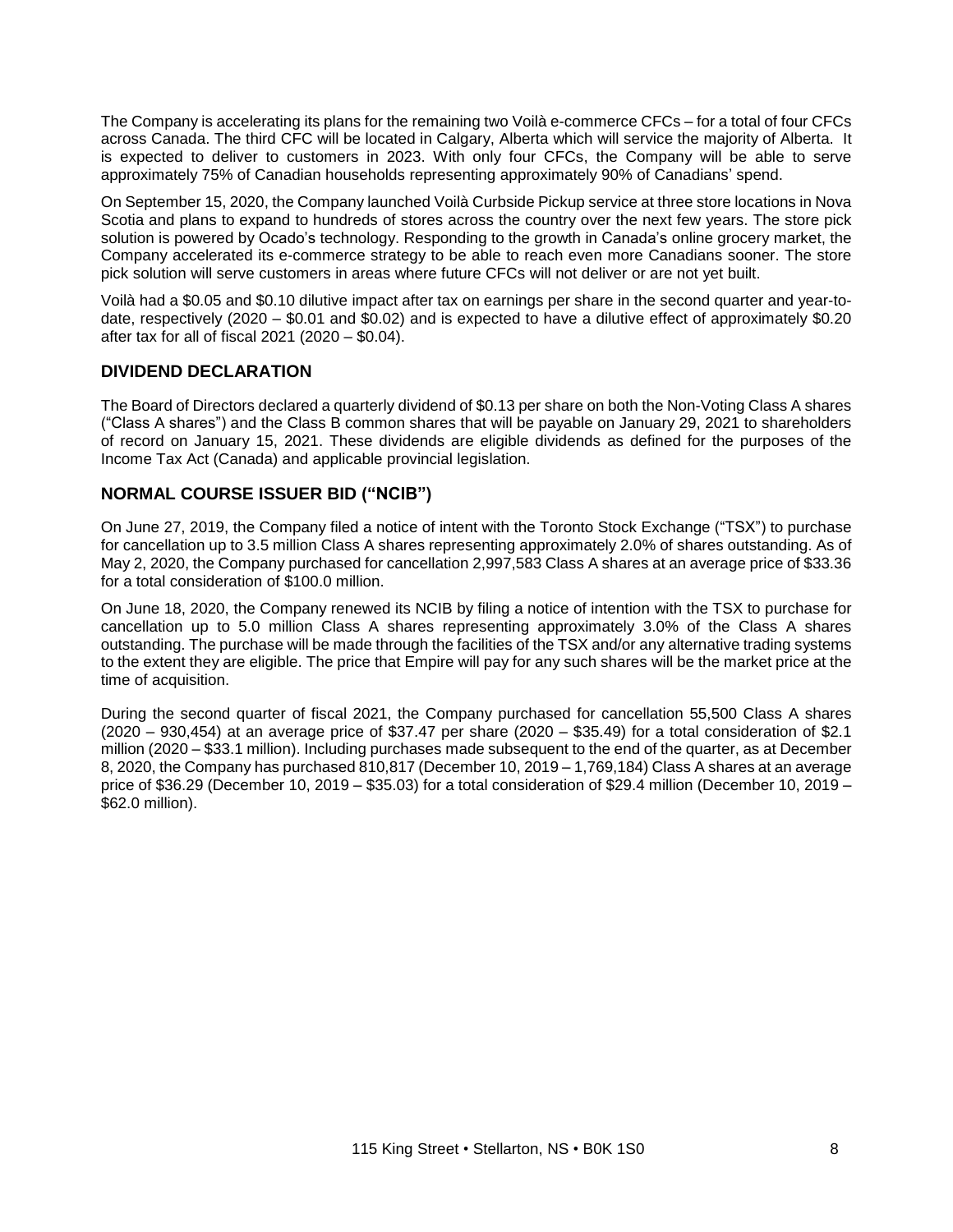# **FORWARD-LOOKING INFORMATION**

This document contains forward-looking statements which are presented for the purpose of assisting the reader to contextualize the Company's financial position and understand management's expectations regarding the Company's strategic priorities, objectives and plans. These forward-looking statements may not be appropriate for other purposes. Forward-looking statements are identified by words or phrases such as "anticipates", "expects", "believes", "estimates", "intends", "could", "may", "plans", "predicts", "projects", "will", "would", "foresees" and other similar expressions or the negative of these terms.

These forward-looking statements include, but are not limited to, the following items:

- The Company's expectations regarding the financial impact of Project Horizon and its underlying initiatives, including expected growth in market share, cost and margin savings resulting from this strategy, and the expected timing of the realization of incremental benefits, which could be impacted by several factors, including the time required by the Company to complete the initiatives, impacts of the pandemic including changes in customer behaviour;
- The Company's plans to purchase for cancellation Class A shares under the NCIB which may be impacted by market and economic conditions, availability of sellers, changes in laws and regulations, and the results of operations;
- The Company's expectations regarding the implementation of its online grocery home delivery service, its plans to expand its Voilà Curbside Pickup service, and the expected dilutive effect on Empire's earnings per share of approximately \$0.20 per share in fiscal 2021, which may be impacted by COVID-19, future operating and capital costs, the customer response to the service and the performance of its business partner, Ocado;
- The Company's expectations regarding the timing and amount of expenses relating to the completion of the second CFC in Pointe-Claire, Montreal and the third CFC in Calgary, Alberta, which may be impacted by supply of materials and equipment, construction schedules and performance of construction contractors;
- The FreshCo expansion in Western Canada and Farm Boy expansion in Ontario, including the Company's expectations regarding future operating results and profitability, the amount and timing of expenses, the projected number of store openings, and the location, feasibility and timing of construction and conversions, all of which may be impacted by COVID-19, construction schedules and permits, the economic environment and labour relations;
- The Company's anticipation that a percentage of food consumption that has shifted from restaurants and hospitality businesses to grocery stores will remain in grocery stores, which may be impacted by the duration of the shutdown due to COVID-19, the severity of the pandemic across Canada, the ability for restaurants and hospitality businesses to re-open and resume operations as well as the ongoing demand for restaurants and hospitality services in the near term;
- The Company's same-store sales disclosure for the first five weeks of the third quarter of fiscal 2021 is not necessarily indicative of future performance;
- The Company's expectation that it will continue to incur approximately \$15 million to \$20 million per quarter in selling and administrative expenses, including up to \$5 million per quarter in costs related to its temporary Lockdown Bonus for frontline employees in Manitoba and certain regions of Ontario, and additional spending required to respond to COVID-19, which may be impacted by the duration of the shutdown due to COVID-19, the severity of the pandemic on people's health across Canada, and safety precautions required; and
- The Company's estimates regarding future capital expenditures which includes renovations and new stores, spending on advanced analytics technology and other technology systems, acquisitions of property, equipment and investment properties as well as additions to intangibles, which may be impacted by operating results, impacts of the pandemic and the economic environment.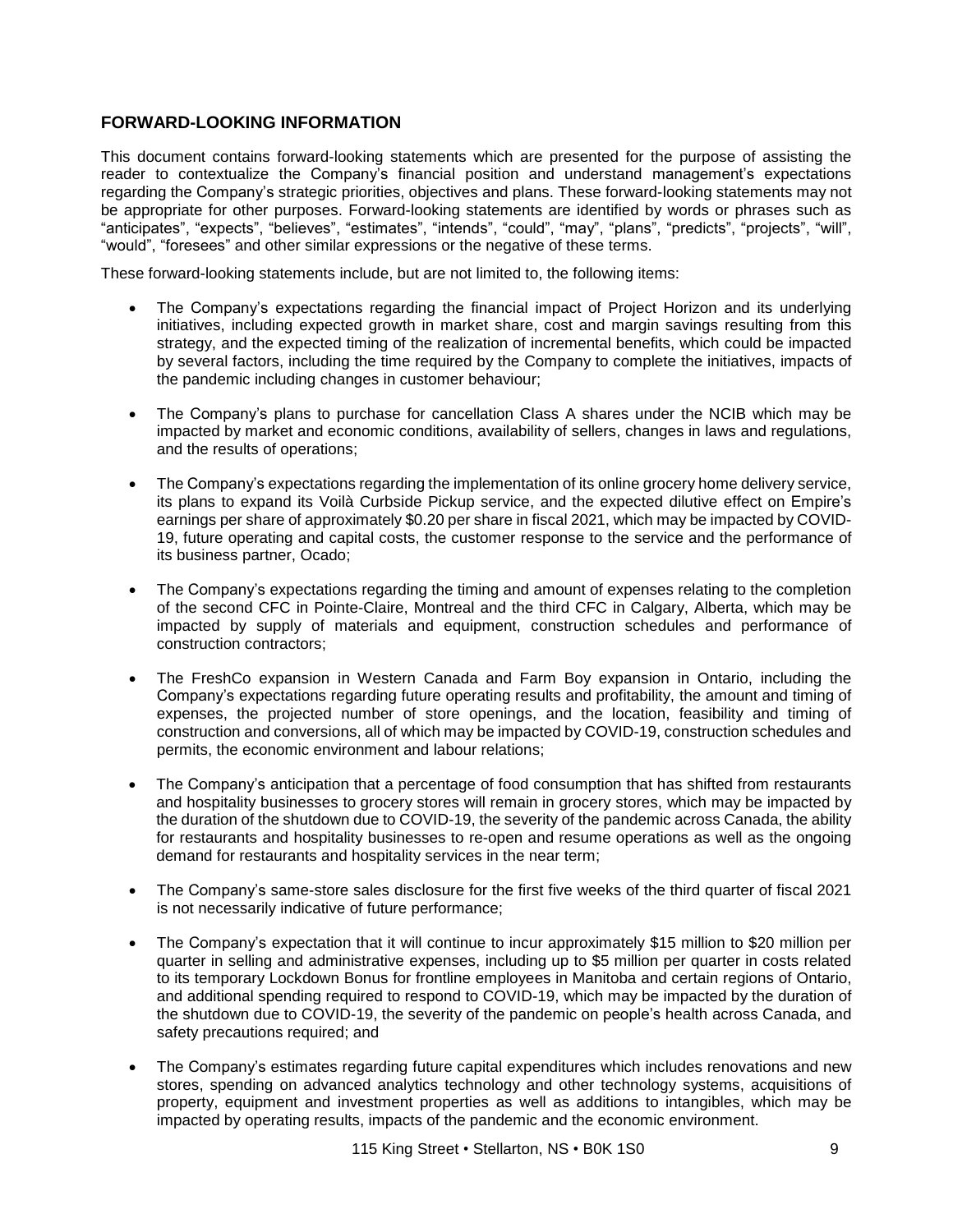By its nature, forward-looking information requires the Company to make assumptions and is subject to inherent risks, uncertainties and other factors which may cause actual results to differ materially from forwardlooking statements made. For more information on risks, uncertainties and assumptions that may impact the Company's forward-looking statements, please refer to the Company's materials filed with the Canadian securities regulatory authorities, including the "Risk Management" section of the fiscal 2020 annual MD&A.

Although the Company believes the predictions, forecasts, expectations or conclusions reflected in the forwardlooking information are reasonable, it can provide no assurance that such matters will prove correct. Readers are urged to consider the risks, uncertainties and assumptions carefully in evaluating the forward-looking information and are cautioned not to place undue reliance on such forward-looking information. The forwardlooking information in this document reflects the Company's current expectations and is subject to change. The Company does not undertake to update any forward-looking statements that may be made by or on behalf of the Company other than as required by applicable securities laws.

# **NON-GAAP FINANCIAL MEASURES & FINANCIAL METRICS**

There are measures and metrics included in this news release that do not have a standardized meaning under generally accepted accounting principles ("GAAP") and therefore may not be comparable to similarly titled measures and metrics presented by other publicly traded companies. The Company includes these measures and metrics because it believes certain investors use these measures and metrics as a means of assessing financial performance.

Empire's definition of the non-GAAP terms are as follows:

- Same-store sales are sales from stores in the same location in both reporting periods.
- Gross profit is calculated as sales less cost of sales.
- Gross margin is gross profit divided by sales.
- Earnings before interest, taxes, depreciation and amortization ("EBITDA"), is calculated as net earnings, before finance costs (net of finance income), income tax expense, depreciation and amortization of intangibles.
- EBITDA margin is EBITDA divided by sales.
- Free cash flow is calculated as cash flows from operating activities, plus proceeds on disposal of property, equipment and investment property, less acquisitions of property, equipment, investment property and intangibles.
- Book value per common share is shareholders' equity, net of non-controlling interest, divided by total common shares outstanding.
- Funded debt is all interest-bearing debt, which includes bank loans, bankers' acceptances, long-term debt and long-term lease liabilities.
- Net funded debt is calculated as funded debt less cash and cash equivalents.
- Net total capital is calculated as funded debt plus shareholders' equity, net of non-controlling interest, less cash and cash equivalents.
- Net funded debt to net total capital ratio is net funded debt divided by net total capital.
- Funded debt to EBITDA ratio is funded debt divided by trailing four-quarter EBITDA.
- Interest expense is calculated as interest expense on financial liabilities measured at amortized cost and interest expense on lease liabilities.
- EBITDA to interest expense ratio is trailing four-quarter EBITDA divided by trailing four-quarter interest expense.

For a more complete description of Empire's non-GAAP measures and metrics, please see Empire's MD&A for the second quarter ended October 31, 2020.